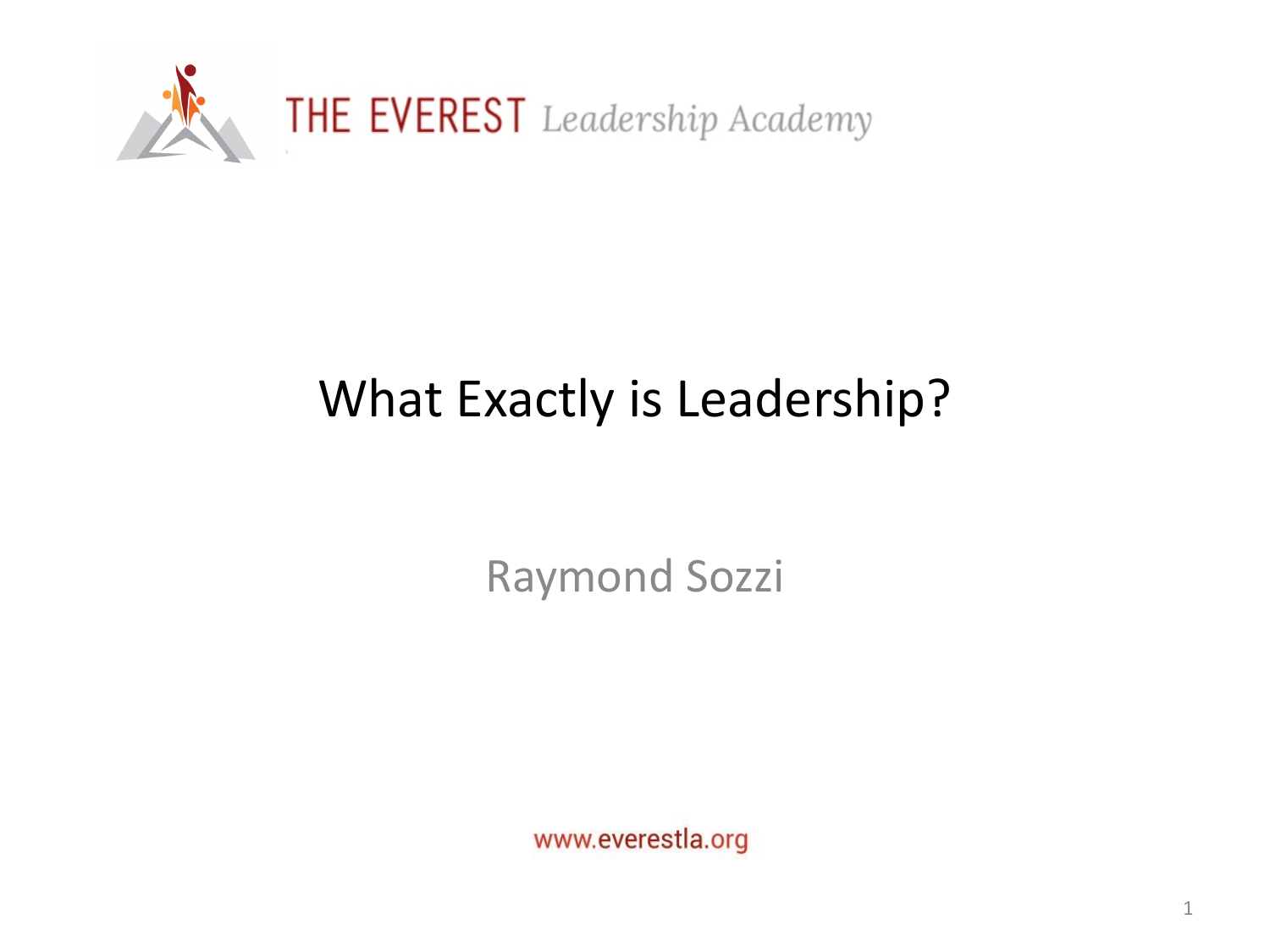

Does it mean always having the right answer to every question at every moment?

- Not hardly
- Leadership combines EQ with the courage to raise the tough questions, challenge people's assumptions about strategy and operations – and risk losing their goodwill
- It demands commitment to serving others; skill at diagnostic, strategic, and tactical reasoning; the guts to get beneath the surface of tough realities; and the heart to take heat & grief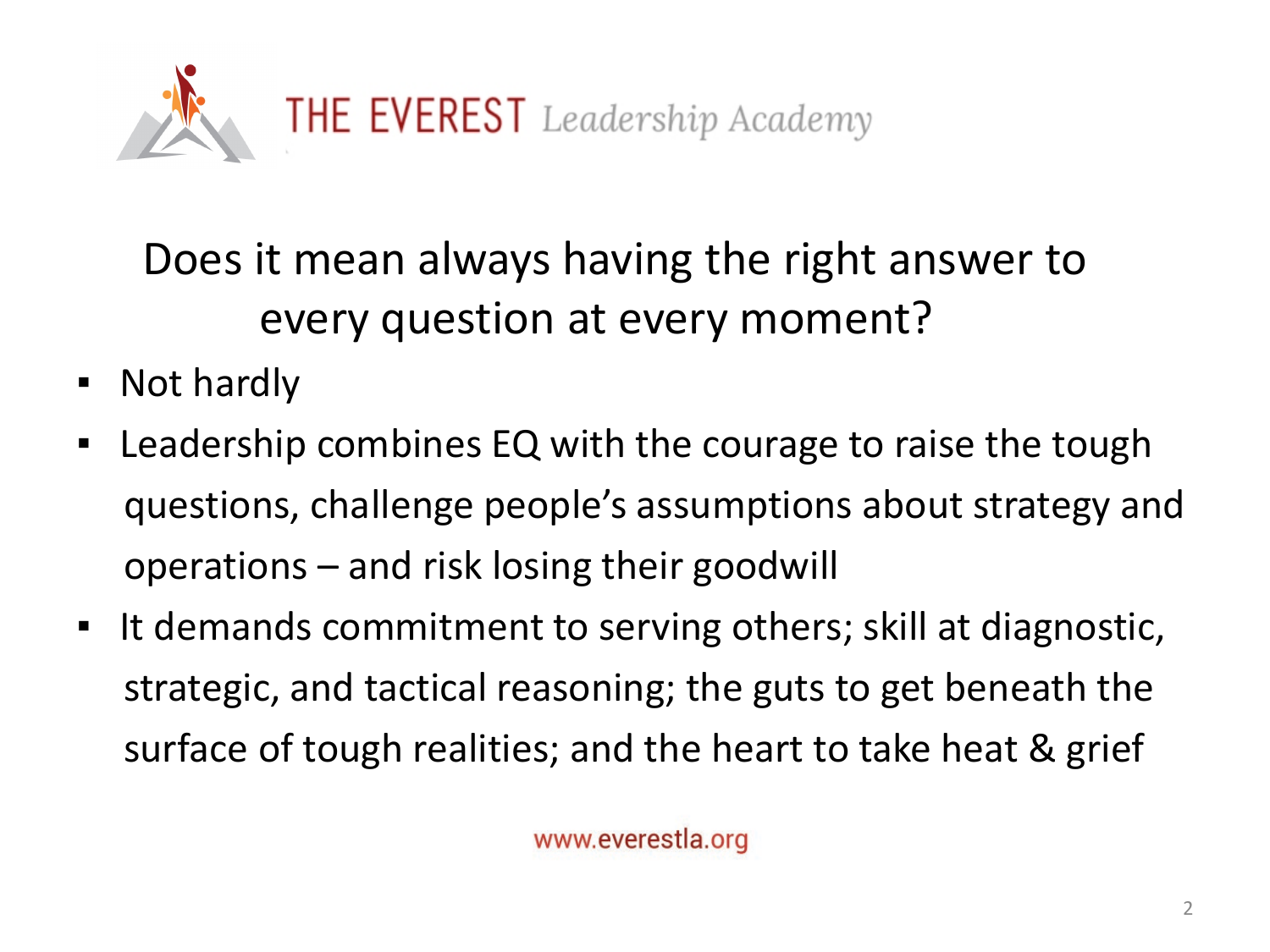

Leadership actually starts with knowing what the right questions are, raising the interesting "what-ifs," considering the alternative scenarios, identifying the unexpected consequences ahead of time – and then assembling a talented team to sort through them all to find the best outcomes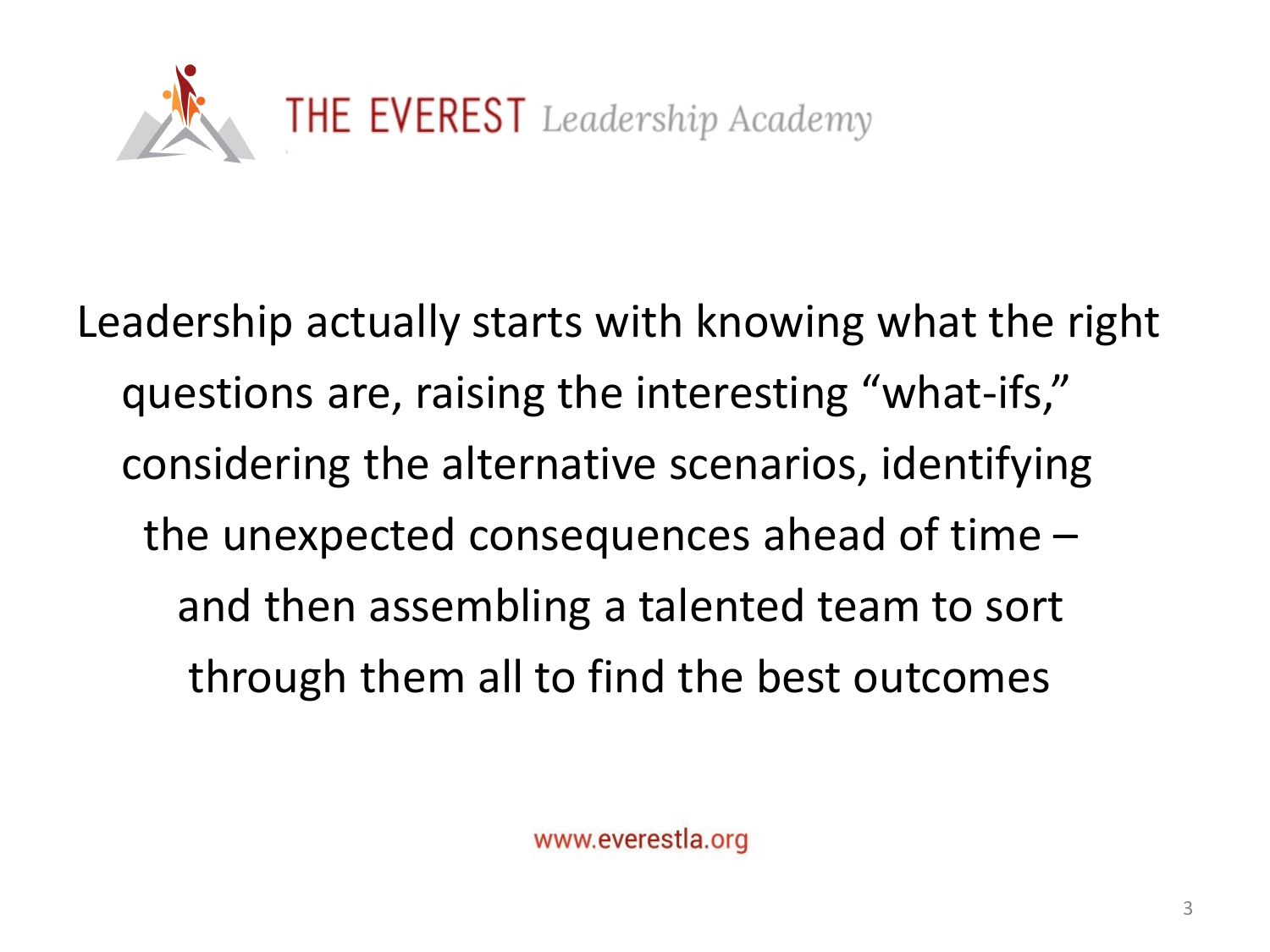

The right questions like:

"What if?"

"Why not?"

"How come?"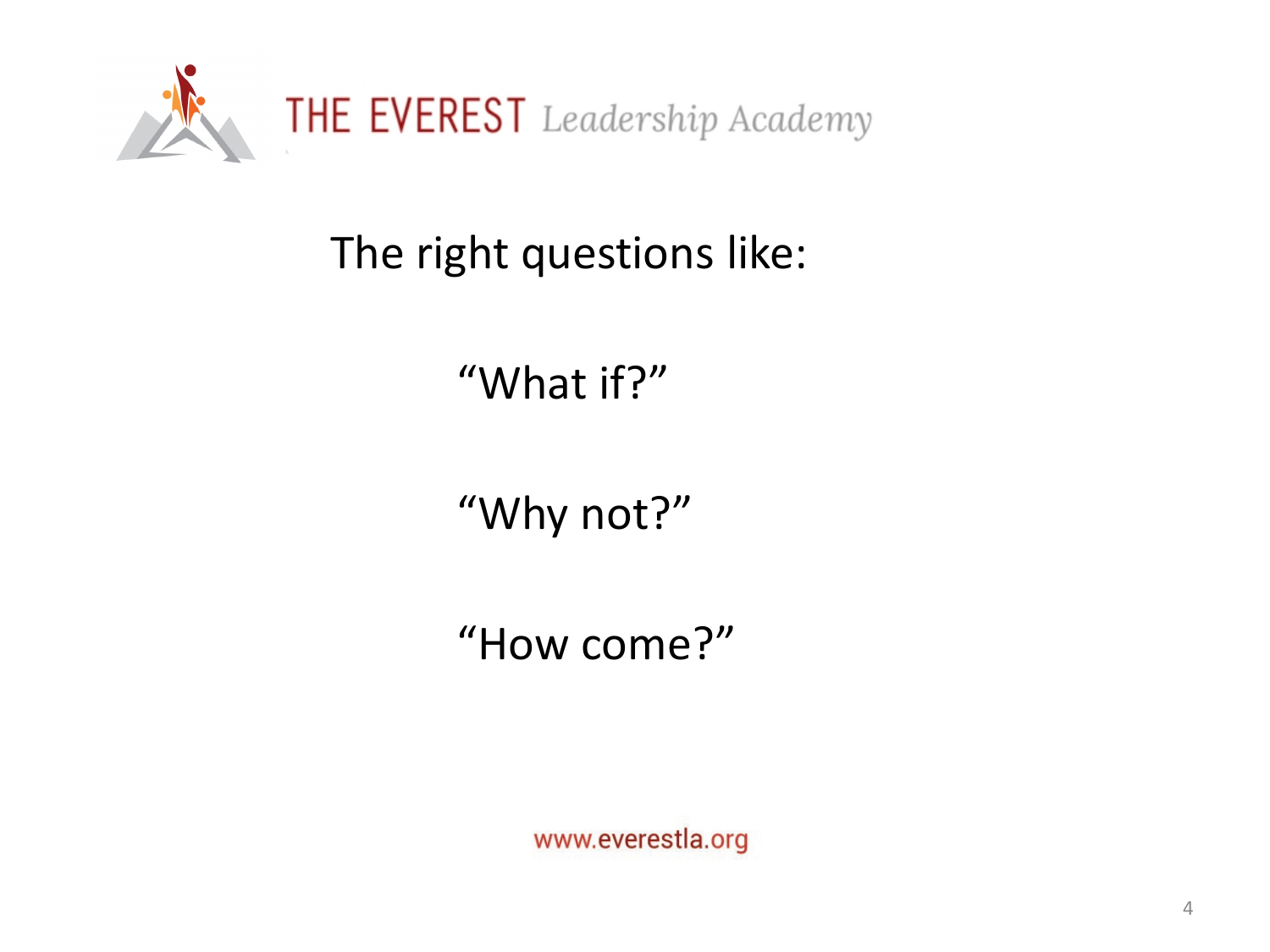

In leadership, IQ is important, but what is more important is judgement. To separate the trees from the forest, to assimilate information, and to develop commonsense solutions

There are certain skills you can learn in a classroom laboratory or textbook. But they're not enough

Leadership skills (EQ) and life experiences are equally important (and in many situations, more important).  $IQ - "being book$ smart" – is the basis of the hard skills that are essential and that we can learn.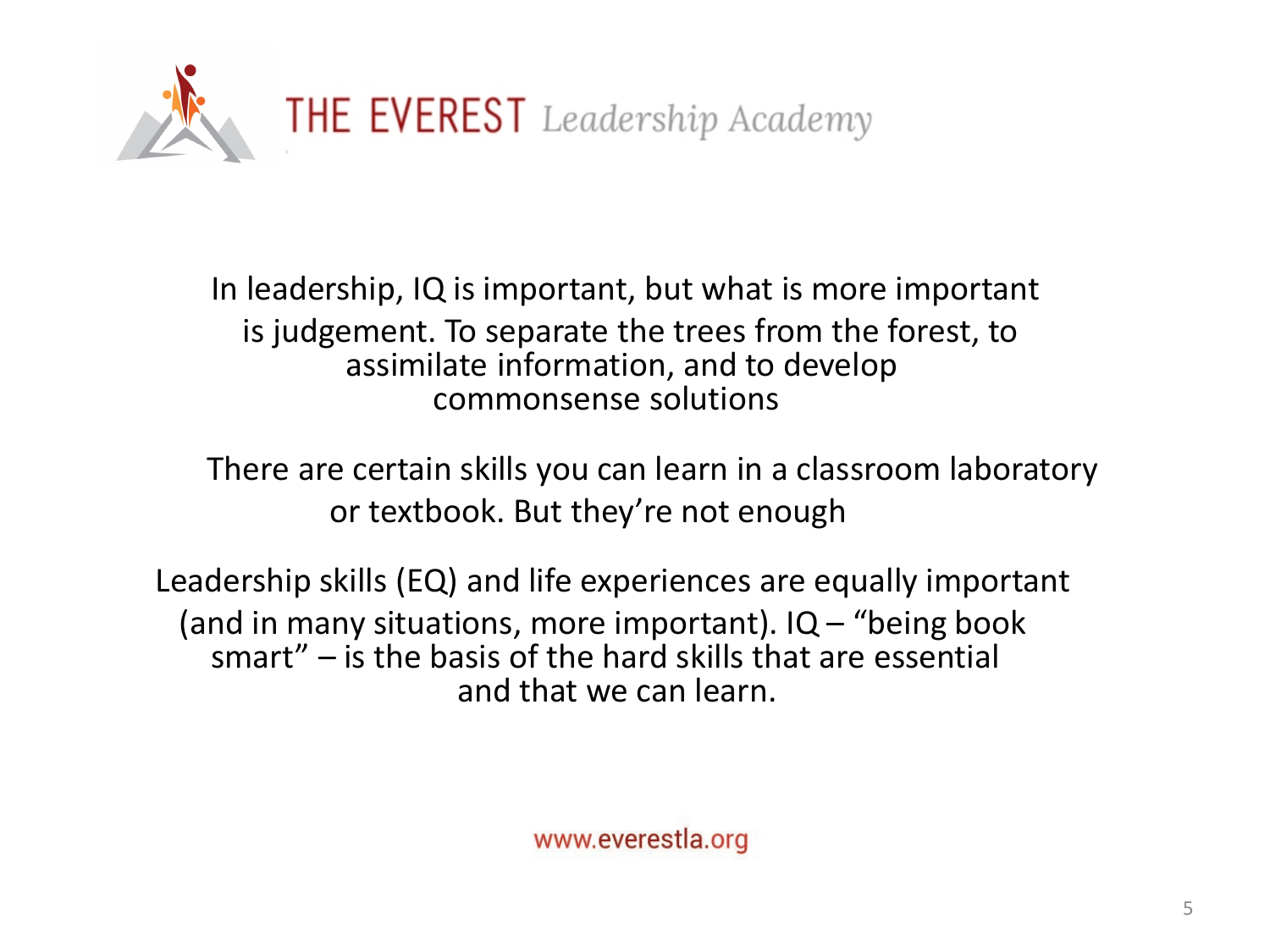

By contrast, EQ related to the soft skills can only be developed through a gradual process

The best leaders make an effort to relate to people with respect and treat them fairly. People are not commodities. For people to care about me, it was important they understood I cared about them.

The same is true about trust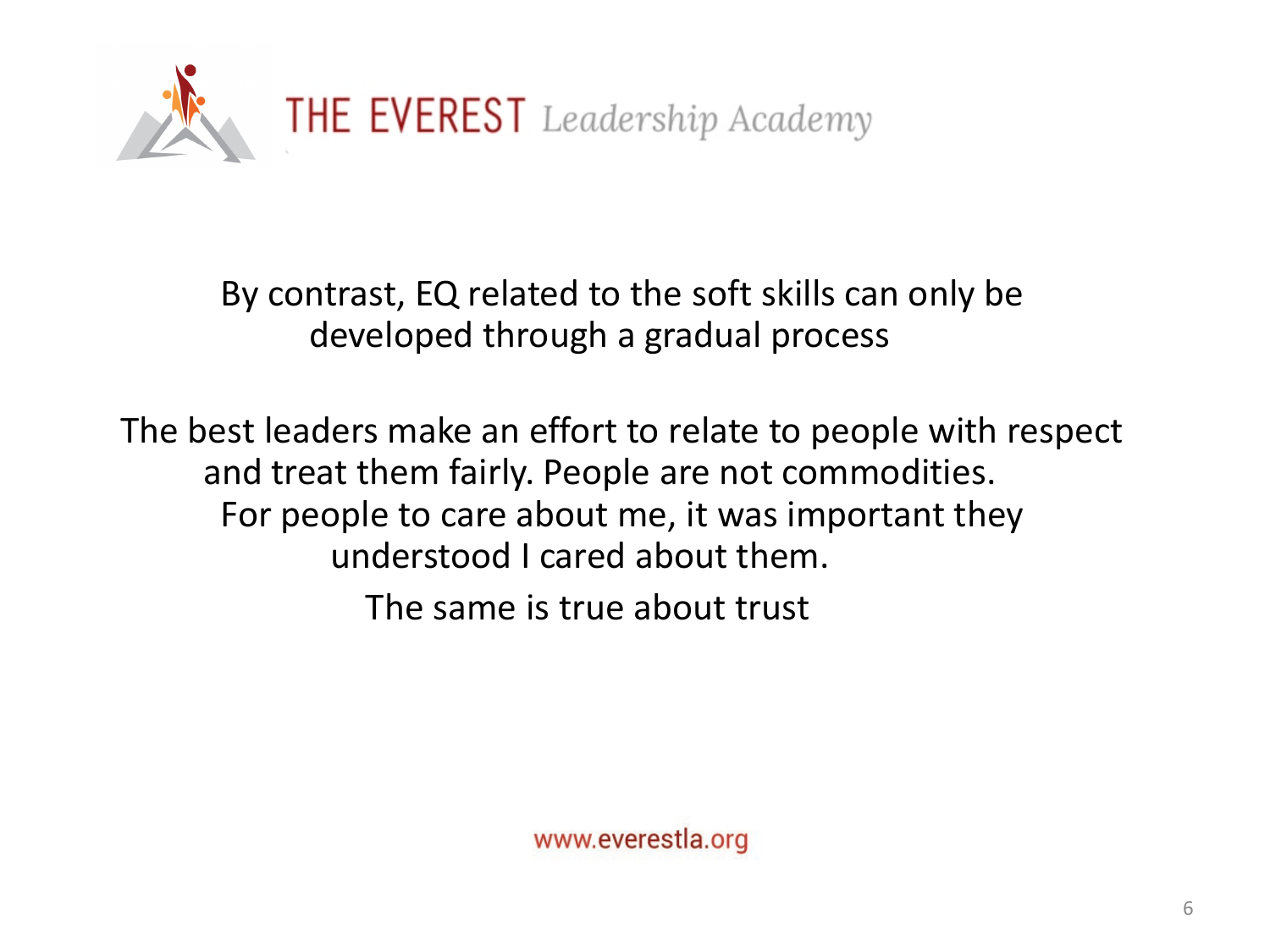

## Seven Musts for Effective Leaders

- Know the difference between leading and managing. Leaders are people who do the right things; managers are people who do things right
- Develop your sense of purpose. What employees want is direction and meaning, trust and hope
- Show courage not always popular
- Use candor say what you really think; your people will do the same